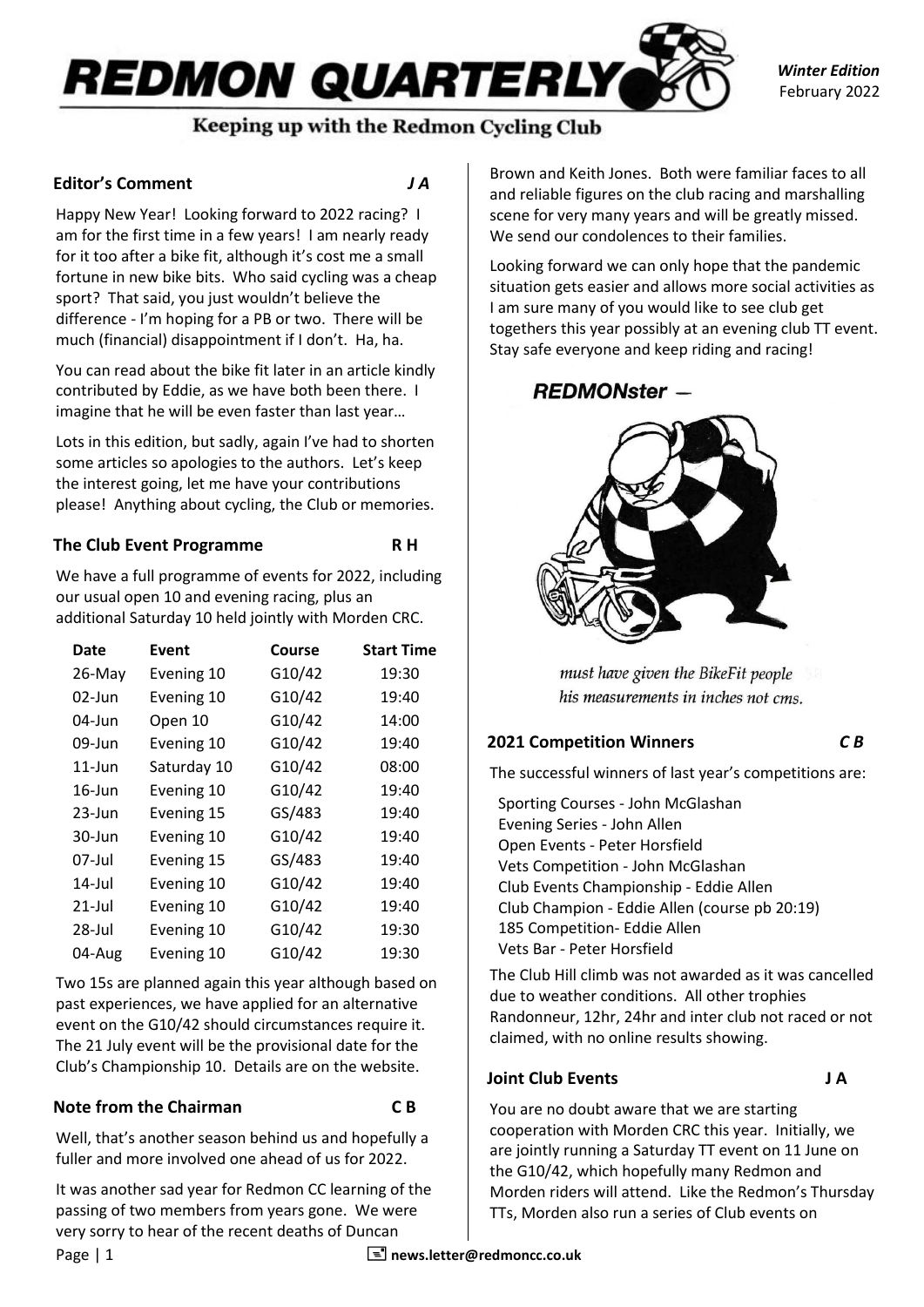Saturdays, which our members are encouraged to ride. The first is on 30 April on the G10/42. A full listing is shown on the club events page on the CTT website, it's under the events option, just filter by club name.

## **Competition Events 2022** *C B*

#### *Sporting Courses Competition*

| 20-Feb                   | Kingston Wheelers - 13.58m       | GS/292A |
|--------------------------|----------------------------------|---------|
| 27-Feb                   | Redhill 18m                      | GS/478  |
| 06-Mar                   | Sussex CA 25m                    | GS/194  |
| 13-Mar                   | SCCU <sub>25m</sub>              | GS/334  |
| 19-Mar                   | SCCU 10m                         | G10/46  |
| 26-Mar                   | Paceline RT 15.8m                | GS/483  |
| 03-Apr                   | Dorking CC Surrey Hardriders     | GS/491R |
| 15-Apr                   | Crawley Wheelers 41.6m           | GS/196  |
| 27-Aug                   | Sussex CA 10                     | G10/45  |
| 29-Aug                   | Sussex CA 25                     | G25/49  |
|                          | <b>Club Events Competition</b>   |         |
| 05-Mar                   | Farnborough & Cam                | H10/8   |
| 09-Apr                   | Farnborough & Cam                | H25/8   |
| 15-Apr                   | High Wycombe CC                  | H10/22  |
| 23-Apr                   | East Sussex CA                   | G10/87  |
| 24-Apr                   | Charlotteville CC                | H50/8   |
| 14-May                   | Southern Counties CA             | G10/42  |
| 21-May                   | North Hampshire RC               | H10/8   |
| 26-May                   | Redmon CC - Club Event           | G10/42  |
| 05-Jun                   | Farnham RC                       | H10/8   |
| 18-Jun                   | Alton CC/Owens                   | H10/8   |
| 23-Jun                   | Redmon CC - Club Event           | GS/483  |
| 03-Jul                   | <b>Reading CC</b>                | H25/1A  |
| 17-Jul                   | Southern Counties CA             | G100/61 |
| $21$ -Jul                | Redmon CC - Club Event           | G10/42  |
| 28-Jul                   | Redmon CC - Club Event           | G10/42  |
| <b>VETS Championship</b> |                                  |         |
| 09-Apr                   | <b>VTTA Surrey/Sussex</b>        | G10/87  |
| $12$ -Jun                | E. Sussex CA VTTA Sry/Sussex     | G50/90  |
| $16$ -Jun                | <b>VTTA London/Home Counties</b> | H10/3R  |
| 19-Jun                   | Lewis Wanderers / VTTA           | G30/88  |

# 18-Sep VTTA London/Home Counties H25/2

17-Aug VTTA London/Home Counties H10/3R 21-Aug Bec CC VTTA Surrey/Sussex G25/93

### **Bike Fit at Bicycle Richmond** *E A*

Last year I gave Dad a voucher for a bike fit with Andy Fenn (ex-pro rider for Team Sky) at Bicycle in Richmond. So delighted with the results, he very kindly gave me a birthday voucher for my own bike fit this year.

The process was very thorough, but first they offered a coffee or drink of your choice before settling you in (the coffee was excellent). Then came the interview – covering any previous injuries and reasons for a bike fit.

Personally, it was because I have never felt particularly comfortable and constantly tweak my position.

Next was an off the bike assessment – this included looking at foot size, posture, arch height, and general flexibility. For me it highlighted a difference in flexibility from left to right, which I never knew I had! This stage also included adding arch support to my shoes to stabilise my feet in the pedals and setting up cleats.

After transferring the measurements from my current bike position, I was put onto the bike fitting jig to begin optimising my fit. It quickly became apparent that my saddle was too low! This was also causing me to sit slightly twisted on the saddle, which agreed with how I felt on the bike. I also have some muscle imbalances from left to right that also agreed with sitting twisted – I dread to think how long I have been riding like this. We continued to make other adjustments to saddle position, reach and bar height decided by my answer to specific questions on how I felt. The final stage was transferring this new position back onto my bike.

Having now ridden this new position for a week I am so pleased that I went. I have never felt so comfortable and powerful on a bike, and I finally feel like sit squarely in the saddle! I hope that, over time, any muscle imbalances that have developed from poor fit begin to correct themselves – I can certainly feel fatigue in different places to before.

I cannot recommend a bike fit at Bicycle Richmond enough – both Dad and I were delighted with our results. I will be going back with my TT bike soon to see what improvements can be made there too.

# **Four for Andalucia** (fourth and final part) **G G**

The next day we headed back toward Malaga. The first part of our journey skirted along a mountain edge. The road was flat and just wandered avoiding the ridge. Beyond this ridge was the coast and Malaga. Eventually as always, the climb. The road swept up the ridge, like a giant gateway. Then the village of Yentas de Zafarraya, a small cluster of dwellings. Over the top, downhill for 74 miles of sheer heaven, Ken just went like a bat out of hell. The next we saw of him was sitting on a wall waiting at the bottom.

The range crossed was quite a spectacle. To our right it curved round, some rather high and rocky barren heights, but not for us today - what an inviting challenge! At the crossroads, we met Ken again, he must have waited an age for us! Debating our next move and deciding to stop for a drink and something to eat, in the next village la Vineela. We were now getting into more civilised areas, here the Spanish displayed the usual odds and ends in their shops. We purchased the odd item, which hopefully would get home safe and in one piece.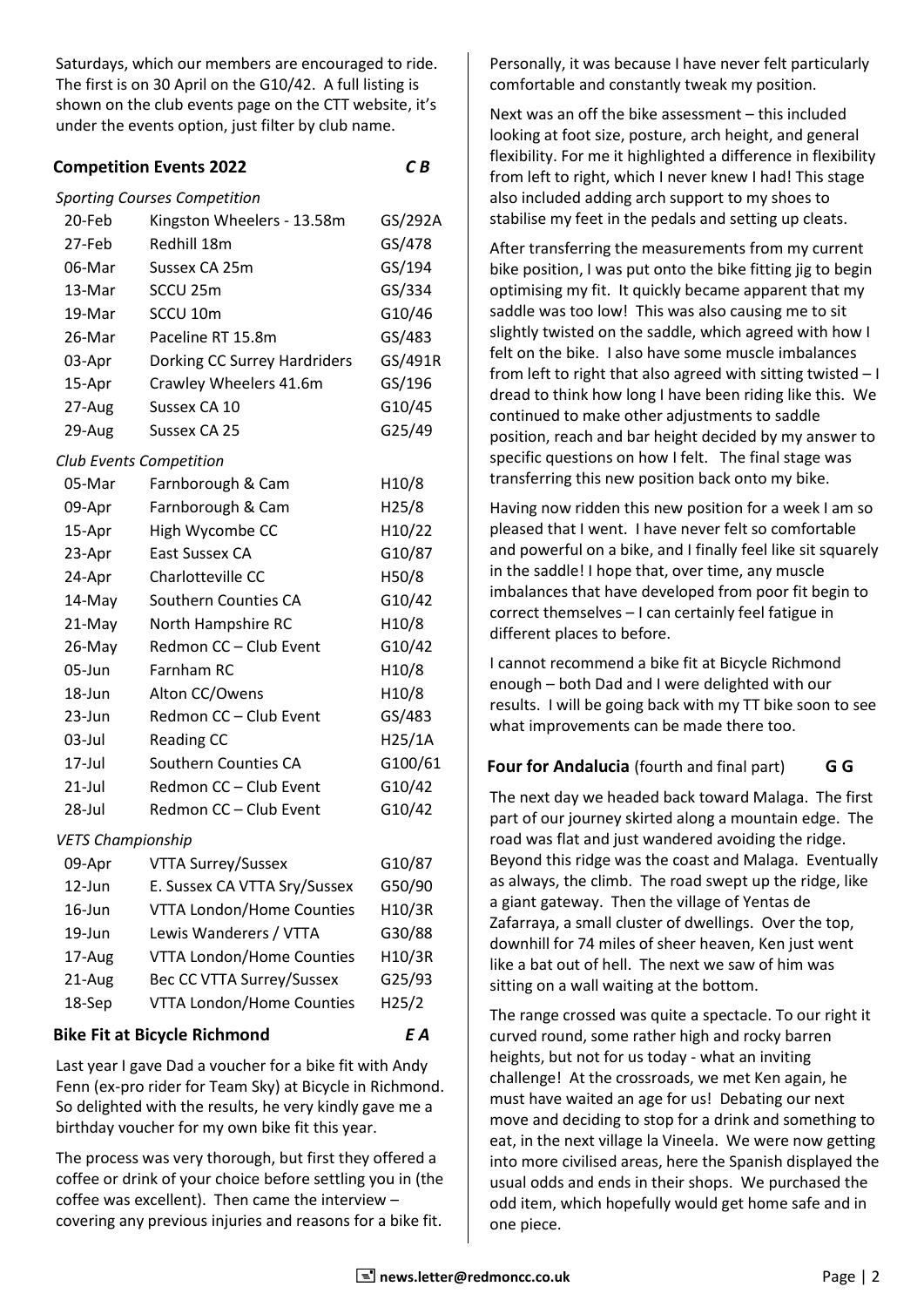On our way again, the road fell gently towards the pretty village of Velez where we bought fresh pastries for later. The white washed walls were hung with geraniums in pots and window boxes. Children playing in the street eyed, us strangely. Then to Torre del Mar a dusty dirty Spanish sea port, not the place for my hols. We joined the busy main coast road and trouble. Being four of us we naturally rode in pairs, the road being wide enough. A Spanish driver did not agree. He came very close behind us, tooting vigorously - we didn't budge. He wouldn't give up and we greeted him with the International Cyclist sign  $\mathbb{G}$ . He understood this and then tried to run us down. Being very enraged he set about us wielding his starting handle from his driving position. What a way to end a tour, it seemed laughable at the time, but could have been nasty.

We rode along enjoying the cooling breeze off the sea. The beaches along this coast were untidy, badly kept and in places smelly. Entering the outskirts of Malaga, both sides of the road were high with tall blocks of flats.

Our route to the Airport passed through the docks, and by the Malaga Pandof. At the docks we stopped in a park to check directions, and here we saw several racing cyclists. There must have been an event on!

Arriving at the Airport, we dismantled our bikes for the flight. The journey home never changes, there's always something to look forward to on the trip out. We were fed and watered by British Airways, and in due course deposited at LHR. A very welcome sight was Chris's wife with the car, and Brenda - no cycling home then.

And so with a few hundred miles in our legs we looked forward to a good season ahead. Mine started very quickly, I was riding in the Club two up in the morning with Alec - you should have heard "the poor ole 's", all along the A24, there were faint cries of help.

# **The Battle to join the Ventoux Club K I**

Mont Ventoux has stirred things up in the Tour de France for over 60 years. It became infamous when it claimed the life of the British rider Tom Simpson in 1967 and has become a Mecca for cyclists from all over the world wanting to battle the elements up this iconic, arid, rocky moonscape of a climb.

The 'Club des Cinglés de Mont Ventoux' translates as the 'brotherhood of the Ventoux nutters'. Very apt for anyone that cycles up Mont Ventoux 3 times in a day from all directions (4443m ascent in 136km)!

Ventoux is climbed by around 100,000 cyclists every year. The mountain has three paved roads to its summit: (1) from the town of Malaucène; (2) from Bédoin, and (3) Sault (longest at 24km but the easiest with a much shallower gradient). In the Cinglés all three pave roads are ascended within a 24 hour period. There are three Mont Ventoux Challenges organised by Cycling Club Ventoux:

**'Cinglés':** the 'easiest challenge consisting of ascending Ventoux by all three paved roads, approximately 137km with 4400m climbing (avg 8.4% gradient). This has been completed by 16409 riders since 1988;

**'Galley Slaves':** The same as 'Cinglés' with an additional off-road ascent, Pushing the stats to 183km with 6020m climbing, and completed by 730 riders since 1988; **'Bicinglés':** for those who really like to push themselves. This is exactly what it sounds like two ascents of each of the paved roads to the summit. It is 274km with 8800m of climbing which is just short of climbing Mount Everest (8,848m) from sea level. This ride has been completed by 372 riders since 1988.

Leading up to my challenge: In 2019 I signed up to ride 'Cinglés' with a friend. The ride was planned for late September, when Ventoux has some of its best weather conditions. The name Ventoux, after all is derived from the word Vent (which translates to Wind). In essence it is the Windy mountain, and its exposed slopes combined with the Mistral wind has ensured that the summit is often closed due to poor weather. In May 2019, unfortunately I seriously twisted my ankle which I did not treat quickly enough. I should have rested but instead took on the British Heart Foundation ride South Downs Way in one day (similar feat to the Ventoux ride at 160km with 4000m climbing). I retired at just over 80km, barely able to walk or ride after. So between July 2019 and September 2019 I barely rode at all before taking on the Cinglés'challenge – maybe this was me actually being a 'Ventoux nutter' in taking on the Giant without suitable preparation! Needless to say my first attempt at Ventoux failed, although I did manage the two most difficult climbs Malaucène and Bédoin.

On returning from Ventoux I rested over the winter. During this rest I also had my gallbladder out so when I did get back on the bike I took things very gently. I limited myself to the inner chainring only on my 2011 Ribble Bianco (so my gearing consisted of 34 x 29-11 on 11speed Campag). Slowly I started putting more rides and increasing the gearing. I also took one of my mountain bikes out every morning (nearly) along the Wey and Arun canal at Loxwood. This allowed me to build strength into my ankle and regain some level of cardio and strength fitness. Towards the end of the summer of 2021 I started at the gym with a personal trainer. I hate the gym because you don't get the pleasure of the natural environment and the solace that accompanies it. At this time I also bought an Absolute Black inner chainring (34T) and a new cassette (34-11) for my 2016 De Rosa SK Pininfarina (now 50/34x34-11). This is my bike for the challenge, as you can see from the gearing this now has a 1:1 ratio in its lowest gear – exactly what you need when you are over 90kg and want to spend all day in the mountains!